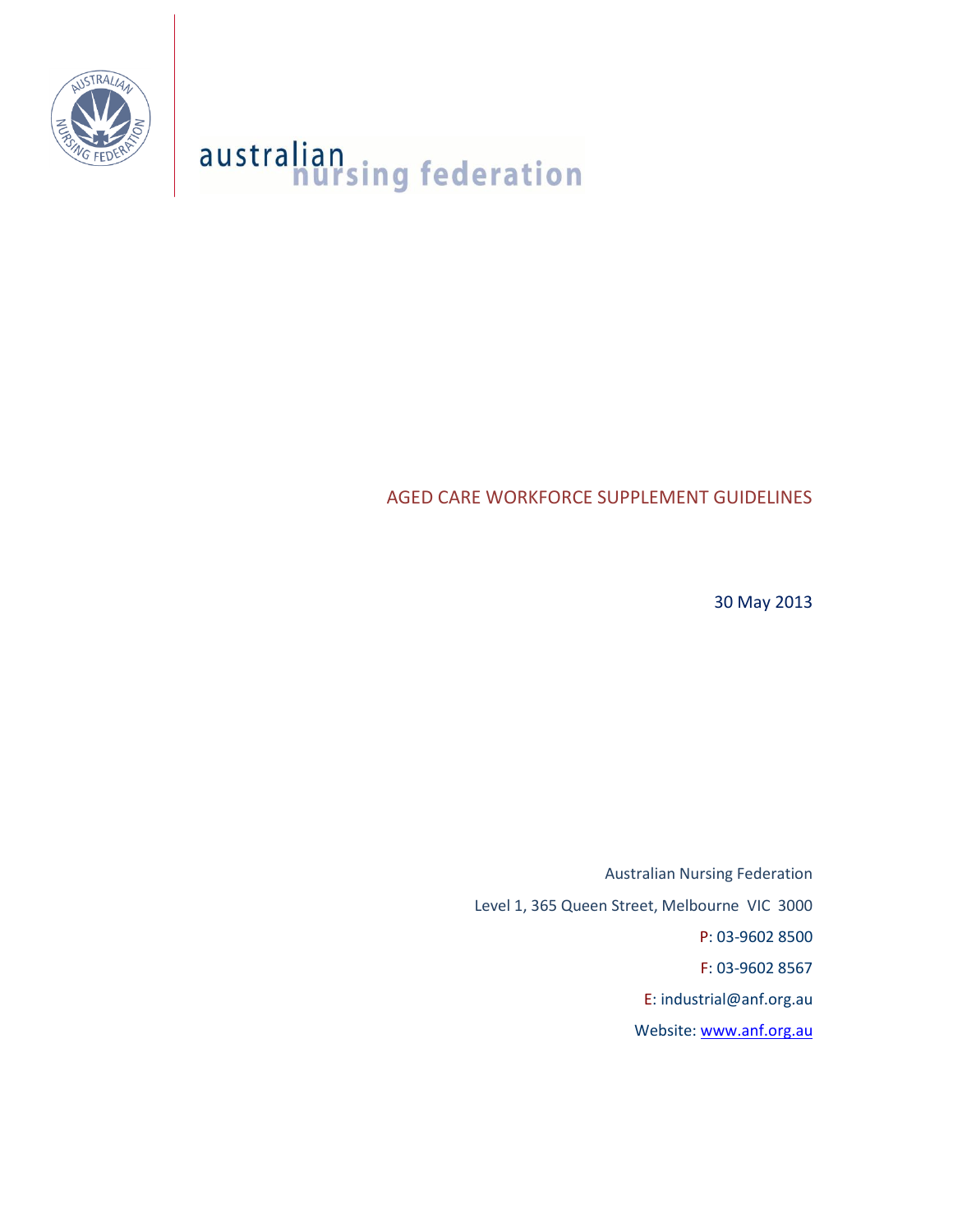The Australian Nursing Federation (ANF) welcomes the opportunity to make this short submission to the Department of Health and Ageing on the draft Aged Care Workforce Supplement Guidelines.

The ANF is the national union for nurses, midwives and assistants in nursing with branches in each state and territory of Australia. The ANF is also the largest professional nursing organisation in Australia. The ANF's core business is the industrial and professional representation of its members.

The ANF represents over 225,000 registered nurses, midwives and assistants in nursing nationally. They are employed in a wide range of enterprises in urban, rural and remote locations, in the public, private and aged care sectors including nursing homes, hospitals, health services, schools, universities, the armed forces, statutory authorities, local government, and off-shore territories and industries.

Subject to the following comments the ANF supports the draft guidelines as an appropriate administrative instrument reflecting government policy of matters relating to the application of the Aged Care Workforce Supplement.

#### **A. The requirement to have an enterprise agreement**

The Workforce Supplement Guidelines should make clear that a provider must enter into an enterprise agreement to be eligible for the workforce supplement and we provide the following comments in support of our view that the draft Guidelines fall short of this.

- a. Part B (p5) states '*An approved provider of residential care is eligible to receive the Aged Care Workforce Supplement in respect of a care recipient if subsidy is payable and the approved provider meets the eligibility requirements described at 3 below in these Guidelines*.'
- b. Section 3 of Part B (pp5-6) outlines the 'Eligibility Criteria' to receive the Supplement. In summary, they are that the provider has provided written advice to its staff that it intends to apply for the Supplement. This *advice* must state that the provider (with over 50 care places) '*will negotiate an enterprise agreement with its employees that meets the minimum wage requirements described at 3.1 below'* and also must include '*information regarding how the approved provider intends to implement other workforce commitments as described at 3.2 below'*. The provider must also give an undertaking that it will participate in the Census and Survey.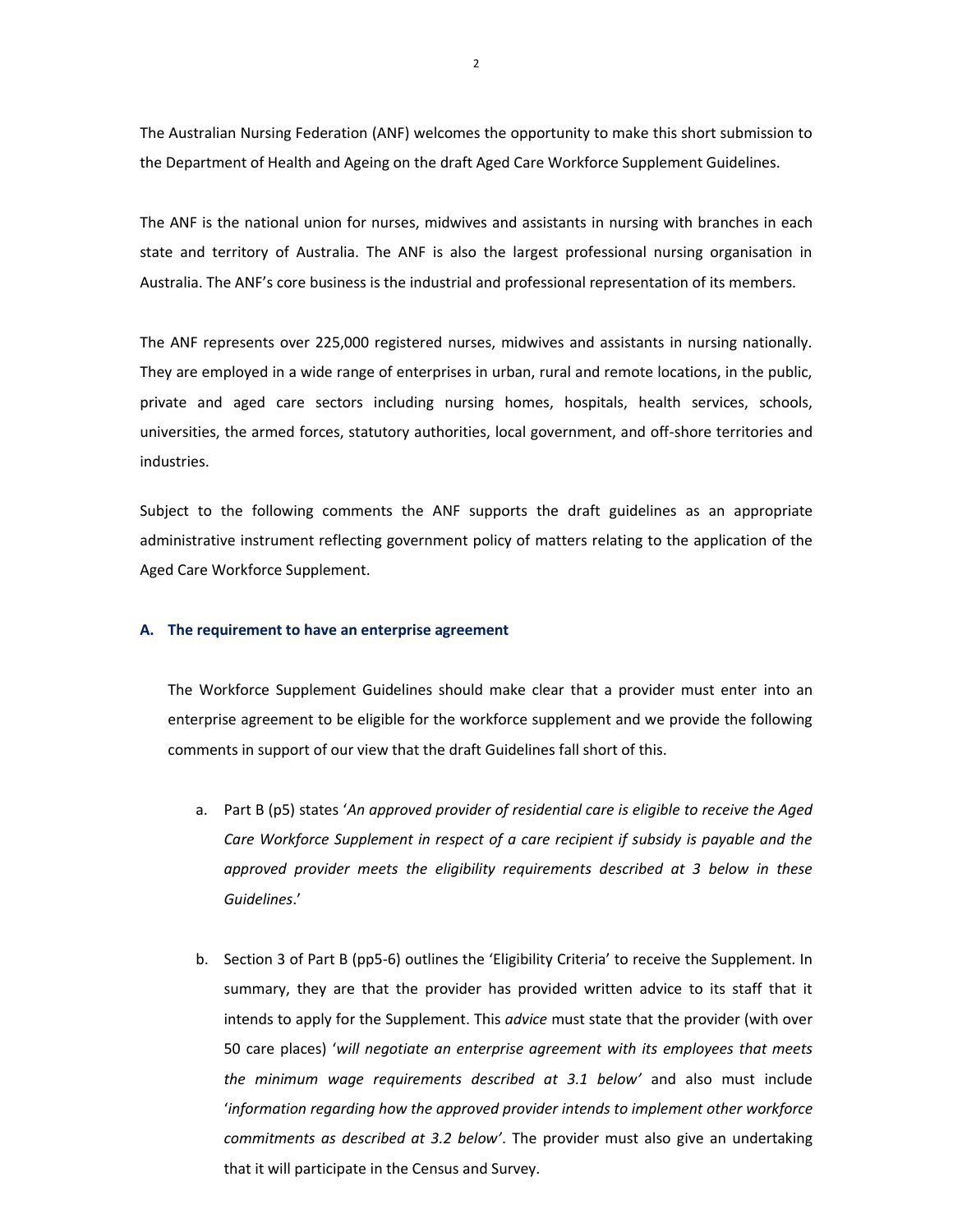These are the only criteria listed to receive the Supplement. There is no mention in the Guidelines (except maybe a minor mention on p24) that the provider must have an enterprise agreement (if the provider has over 50 places), let alone that the agreement must contain the wages and conditions specified.

In our view there is a large difference between requiring an employer to have an enterprise agreement (with specified content) and writing a letter to staff that it will 'negotiate an EA'.

While we acknowledge that a reasonable period of time must be available to providers and their employees to settle on the terms of an enterprise agreement , we strongly suggest this be within 3 months of the provider receiving the Workforce Supplement funding.

#### **B. Employees to be covered by an enterprise agreement**

While we readily accept it is difficult to accurately define all employees intended to be covered by an agreement, the draft Guidelines are deficient. We submit that all references to employees should refer the reader to the definition at page 39 of the Guidelines.

### **C. Workforce Supplement Eligibility Commencement Date**

Pages 10 & 15 of the draft provide information on the commencement dates for the payment of the Workforce Supplement should a provider meet the eligibility requirements.

The Guidelines are unclear in relation to applications received between 1 July 2013 and 31 December 2013. It is the understanding of the ANF that applications received during this period (where it was agreed between the provider and the employers by way of an enterprise agreement that the Workforce Supplement would be payable from 1 July 2013), retrospective funding would be available. If this is so the draft Guidelines are unclear.

#### **D. Fair Work Commission Annual Wage Increase**

We request that where the employer provides an average of at least 3.25% per annum or greater over the length of the agreement that they will be deemed to have complied with the supplement criteria that they provide *'a minimum of 2.75% per annum or the Fair Work minimum annual wage increase whichever is the greater (p.17).* This is important to provide certainty for employers.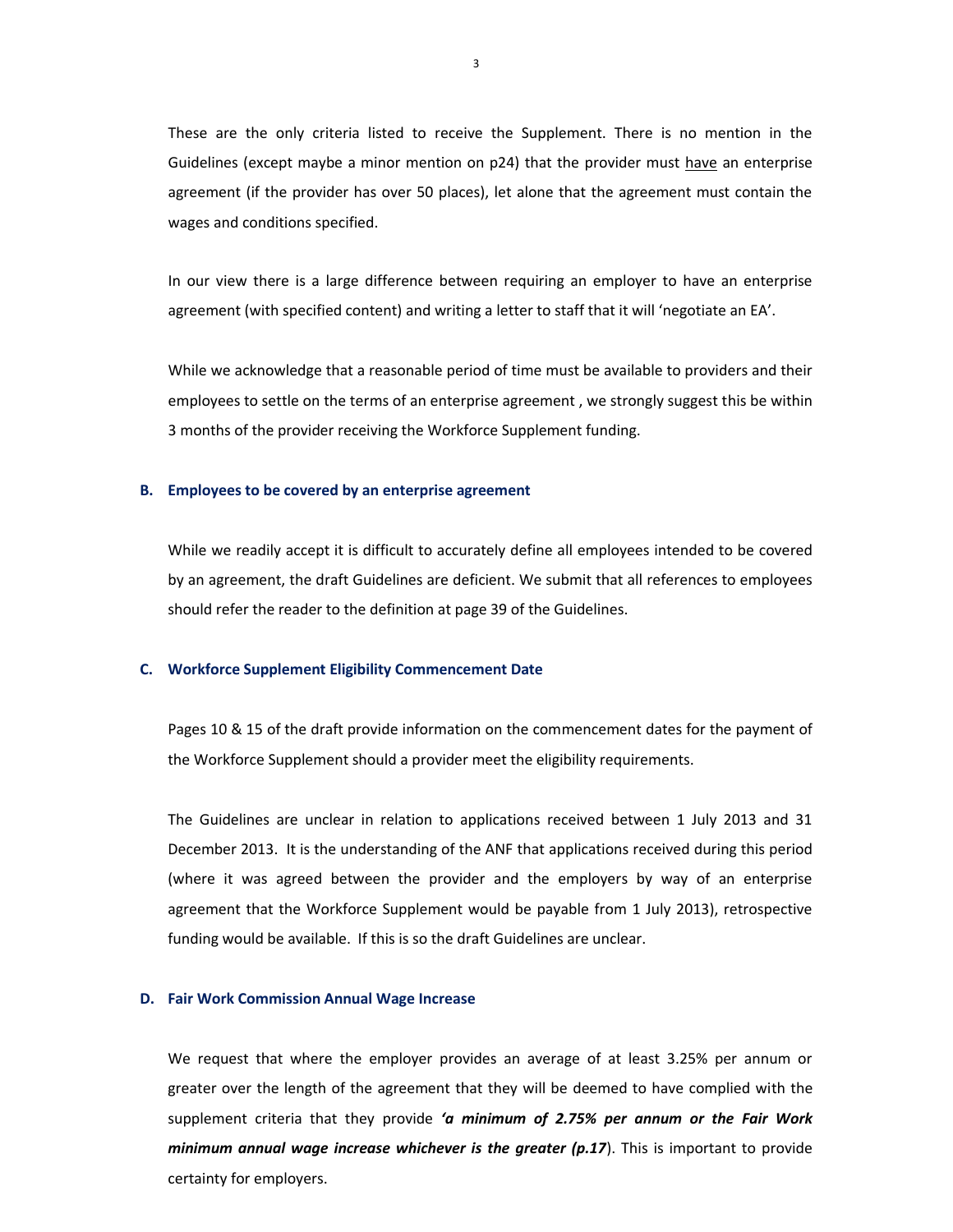The aim of the supplement was to 'boost' wages for nurses and aged care workers. The current requirement to include in the agreement reference to the FWC annual wage adjustments was to protect those at or near the modern award wage rates and to ensure that they do not fall further behind.

However, many employers already provide wage increases that are usually more than the FWC increases and have rates well above the margins (3%, 8.5% and 12.6%) above the relevant modern awards. Provided an employer is providing increases well above the 2.75% and at levels unlikely to be passed by FWC, then they should be deemed to comply.

Should the Department accept these views we suggest Note 2 on page 6 be amended to read as follows:

Provided that:

- (a) where there is agreement between the employer and the bargaining representatives; and
- (b) the employer commits to providing wage increases substantially in excess of the minimum 2.75% (but no less than 3.25% per annum on average) then the Secretary will deem that the employer has met the requirement that the employer funded wage increase be a "minimum of 2.75% per annum or the Fair Work minimum annual wage increase whichever is the greater.

#### **E. A minimum payment of 1%**

The draft Guidelines provide that the '*Aged Care Workforce Supplement must be passed onto aged care staff as wage increases, delivering a minimum wage increase of 1 per cent for all aged care staff each year to 2015-16 and 0.5% in 2016-17.'* In our view this makes the supplement unworkable and will significantly affect the uptake.

This requirement is contrary to our understanding of the agreement (to the extent there was agreement) between employers and unions in the Compact working party (SWAG).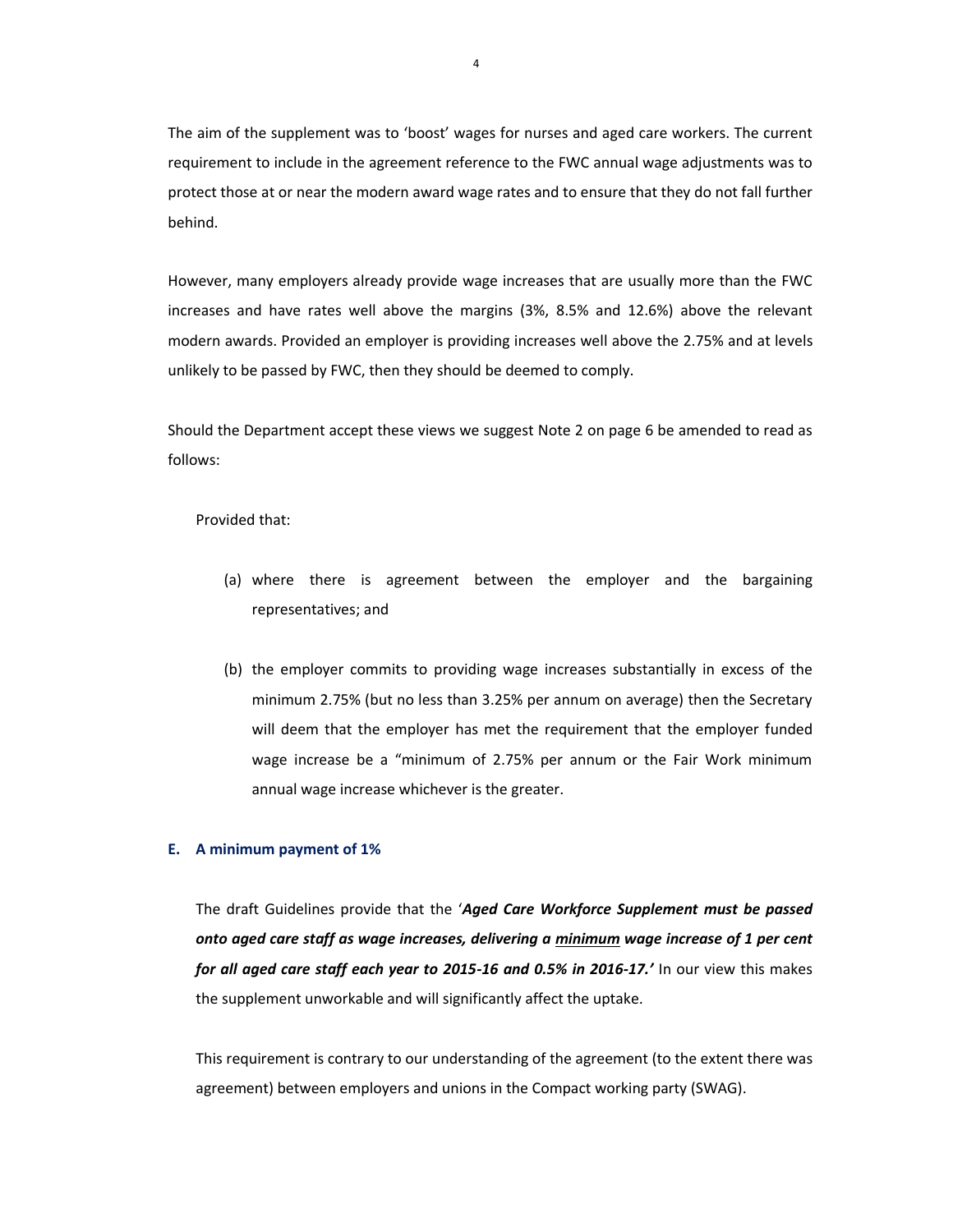In our view it was broadly agreed and accepted by the Minister that for the sake of simplicity employees would receive a 1% increase, not that this was the *minimum*. This view was also, in part based on the agreed costings of the Compact ie 70% of revenue was base subsidy and 70% of expenditure went to wages.

To require the parties to negotiate an agreement over a 3 to 4 year period where the ACFI and wages bill will fluctuate will be too difficult.

We note and agree that the Workforce Supplement must be passed on to staff as an increase to their minimum wage entitlements and not as an allowance , loading or other form of payment as has been suggest by some providers

#### **F. Networks**

It is commonplace that unions and employers negotiate to secure a single agreement across multiple facilities owned by the same provider or related corporate entities.

We submit that the Guidelines should make clear that in this circumstance the Workforce Supplement would apply to all those covered by the terms of the agreement as would apply in a single enterprise.

## **G. Minimum Wage Examples**

The ANF suggests that the examples of the minimum wage increases that are to apply to Malina and Hayley (pp. 20 & 21) be amended as set out below to make them more readily understood.

Please note that in the 'Hayley' example the commencement rate has been reduced from \$74,360 to \$62,600 to better reflect the current wage levels paid to senior registered nurses covered by enterprise agreements in the residential aged care sector.

We note that should DOHA accept our suggested changes consequent amendments to the related text will be required: